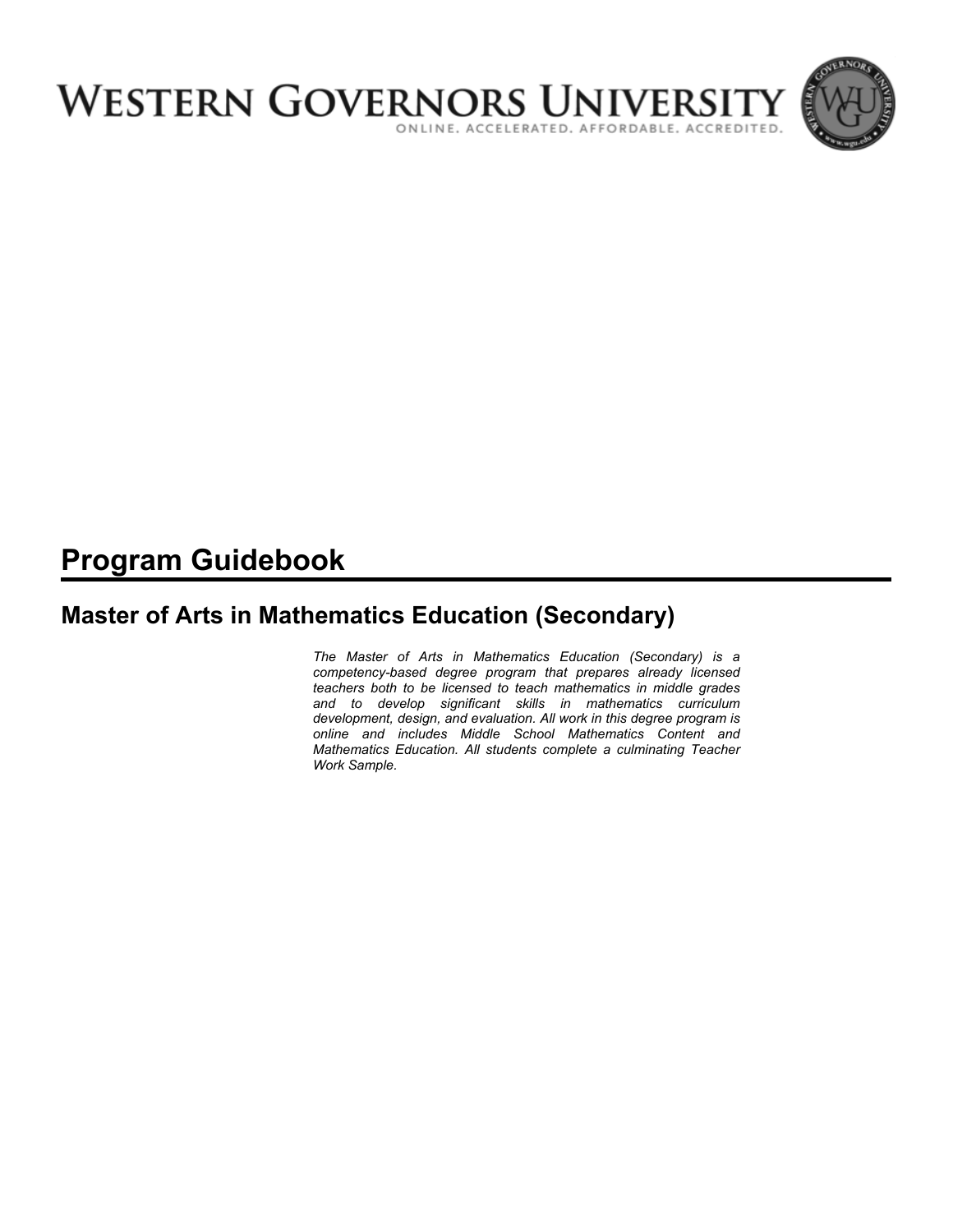# **Understanding the Competency-Based Approach**

Practically speaking, how do competency-based programs like those offered at Western Governors University (WGU) work? Unlike traditional universities, WGU does not award degrees based on completion of a certain number of credit hours or a certain set of required courses. Instead, you will earn your degree by demonstrating your skills, knowledge, and understanding of important concepts.

Progress through a degree program is governed not by the amount of time you spend in class but by your ability to demonstrate mastery of competencies as you complete required courses. Of course, you will need to engage in learning experiences as you review competencies or develop knowledge and skills in areas in which you may be weak. To help you acquire the knowledge and skills you need to complete your courses and program, WGU provides a rich array of learning resources. Your program mentor will work closely with you to help you understand the competencies required for your program and to help you create a schedule for completing your courses. You will also work closely with course instructors as you engage in each of your courses. As subject matter experts, course instructors will guide you through the content you must master to pass the course assessments.

The benefit of this competency-based system is that enables students who are knowledgeable about a particular subject to make accelerated progress toward completing a degree, even if they lack college experience. You may have gained skills and knowledge of a subject while on the job, accumulated wisdom through years of life experience, or already taken a course on a particular subject. WGU will award your degree based on the skills and knowledge that you possess and can demonstrate—not the number of credits hours on your transcript.

# **Accreditation**

Western Governors University is the only university in the history of American higher education to have earned accreditation from four regional accrediting commissions. WGU's accreditation was awarded by (1) the Northwest Commission on Colleges and Universities, (2) the Higher Learning Commission of the North Central Association of Colleges and Schools, (3) the Accrediting Commission for Community and Junior Colleges of the Western Association of Schools and Colleges, and (4) the Accrediting Commission for Senior Colleges and Universities of the Western Association of Schools and Colleges. The university's accreditation status is now managed by the Northwest Commission on Colleges and Universities (NWCCU), which reaffirmed WGU's accreditation in February 2020. The WGU Teachers College is accredited at the initial-licensure level by the Council for the Accreditation of Educator Preparation (CAEP) and by the Association of Advancing Quality in Educator Preparation (AAQEP) . The nursing programs are accredited by the Commission on Collegiate Nursing Education (CCNE). The Health Information Management program is accredited by the Commission on Accreditation for Health Informatics and Information Management Education (CAHIIM). The College of Business programs are accredited by the Accreditation Council for Business Schools and Programs (ACBSP).

# **The Degree Plan**

The focus of your program is your personalized Degree Plan. The Degree Plan is a detailed blueprint of the courses you will need to complete in order to earn your degree. The Degree Plan also lays out the accompanying learning resources and assessments that compose your program. The list of courses in the Degree Plan is often referred to as the standard path. The amount of time it takes to complete your program depends on both the amount of new information you need to learn and the amount of time you plan to devote each week to study.

Students vary widely in the specific skills and information they need to learn. For example, some students may be highly knowledgeable in a particular subject matter and would not need to engage in new learning opportunities. Other students may find that portions of the program require them to learn new information and that they need to take an online class or participate in a study module to acquire the knowledge and skills needed to fulfill program competencies in that area. Some individuals may be able to devote as little as 15–20 hours per week to the program, while others may need to devote more time. For this reason,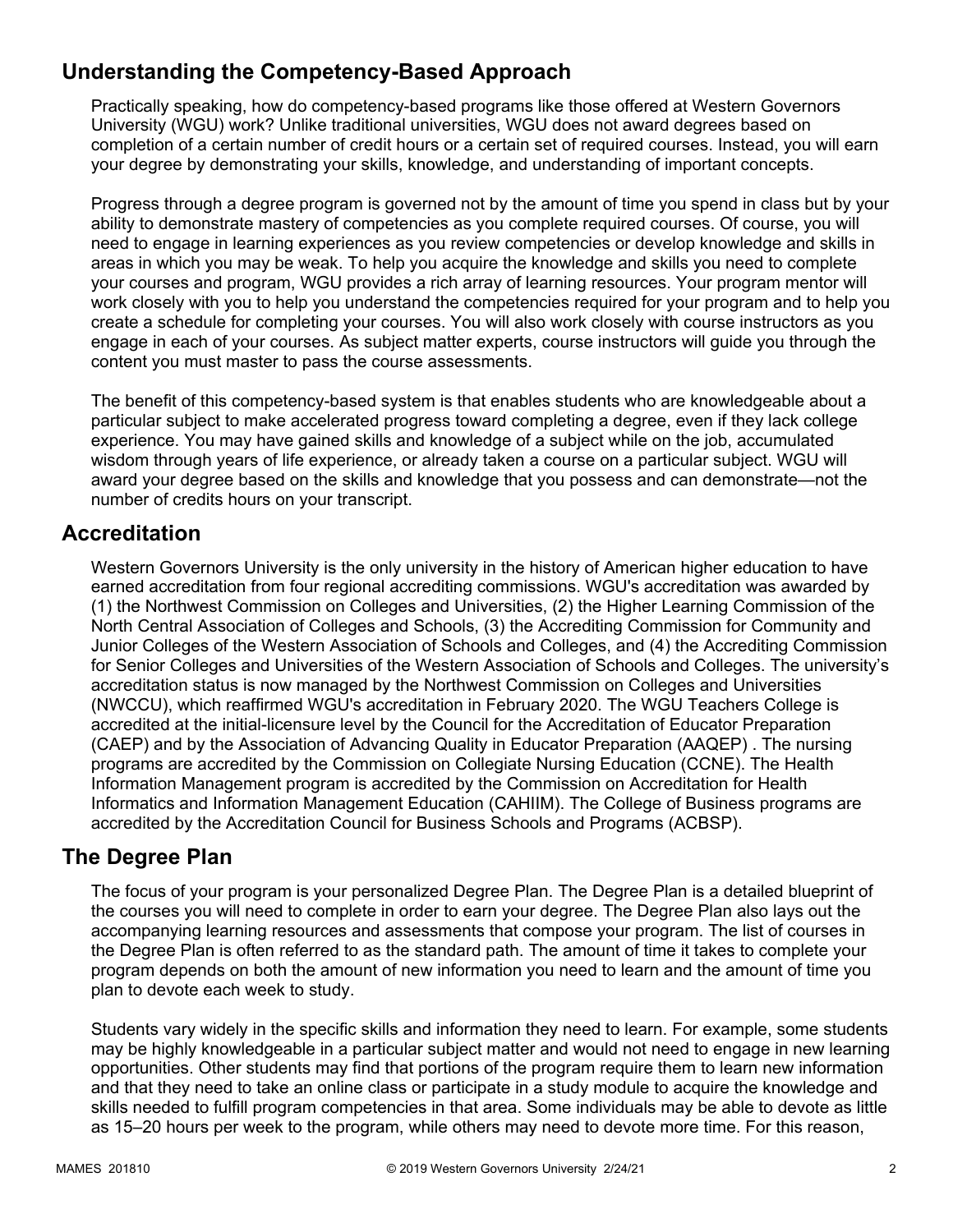pre-assessments are there to help your program mentor form a profile of your prior knowledge and create a personalized Degree Plan.

### **How You Will Interact with Faculty**

At WGU, faculty serve in specialized roles, and they will work with you individually to provide the guidance, instruction, and support you will need to succeed and graduate. As a student, it is important for you to take advantage of this support. It is key to your progress and ultimate success.

Upon your enrollment, you will be assigned a program mentor—an expert in your field of study who will provide you with regular program-level guidance and support from the day you start until the day you graduate. Your program mentor will set up regular telephone appointments (weekly at first) with you, which you will be expected to keep. The mentor will review program competencies with you and work with you to develop a plan and schedule for your coursework. Your program mentor will serve as your main point of contact throughout your program—helping you set weekly study goals, recommending specific learning materials, telling you what to expect in courses, and keeping you motivated. In addition to regular calls, your program mentor is available to help you resolve questions and concerns as they arise.

For many of the courses at WGU, you will be required to complete performance assessments. These include reports, papers, presentations, and projects that let you demonstrate your mastery of the required competencies. A separate group of faculty members, called evaluators, will review your work to determine whether it meets requirements. Evaluators are also subject matter experts in their field of evaluation. If your assessment needs further work before it "passes," these evaluators, who review your work anonymously, will provide you with instructional feedback to help you meet evaluation standards and allow you to advance.

### **Connecting with Other Mentors and Fellow Students**

As you proceed through your Degree Plan, you will have direct contact with multiple faculty members. These communications can take a variety of forms, including participation in one-on-one discussions, chats in the learning communities, and live cohort and webinar opportunities. As a WGU student, you will have access to your own personal MyWGU Student Portal, which will provide a gateway to your courses of study, learning resources, and learning communities where you will interact with faculty and other students.

The learning resources in each course are specifically designed to support you as you develop competencies in preparation for your assessments. These learning resources may include reading materials, videos, tutorials, cohort opportunities, community discussions, and live discussions that are guided by course instructors who are experts in their field. You will access your program community during your orientation course to network with peers who are enrolled in your program and to receive continued support through professional enrichment and program-specific chats, blogs, and discussions. WGU also provides Student Services associates to help you and your program mentor solve any special problems that may arise.

# **Orientation**

The WGU orientation course focuses on acquainting you with WGU's competency-based model, distance education, technology, and other resources and tools available for students. You will also utilize WGU program and course communities, participate in activities, and get to know other students at WGU. The orientation course must be completed before you can start your first term at WGU.

# **Transferability of Prior College Coursework**

Because WGU is a competency-based institution, it does not award degrees based on credits but rather on demonstration of competency. WGU undergraduate programs may accept transfer credits or apply a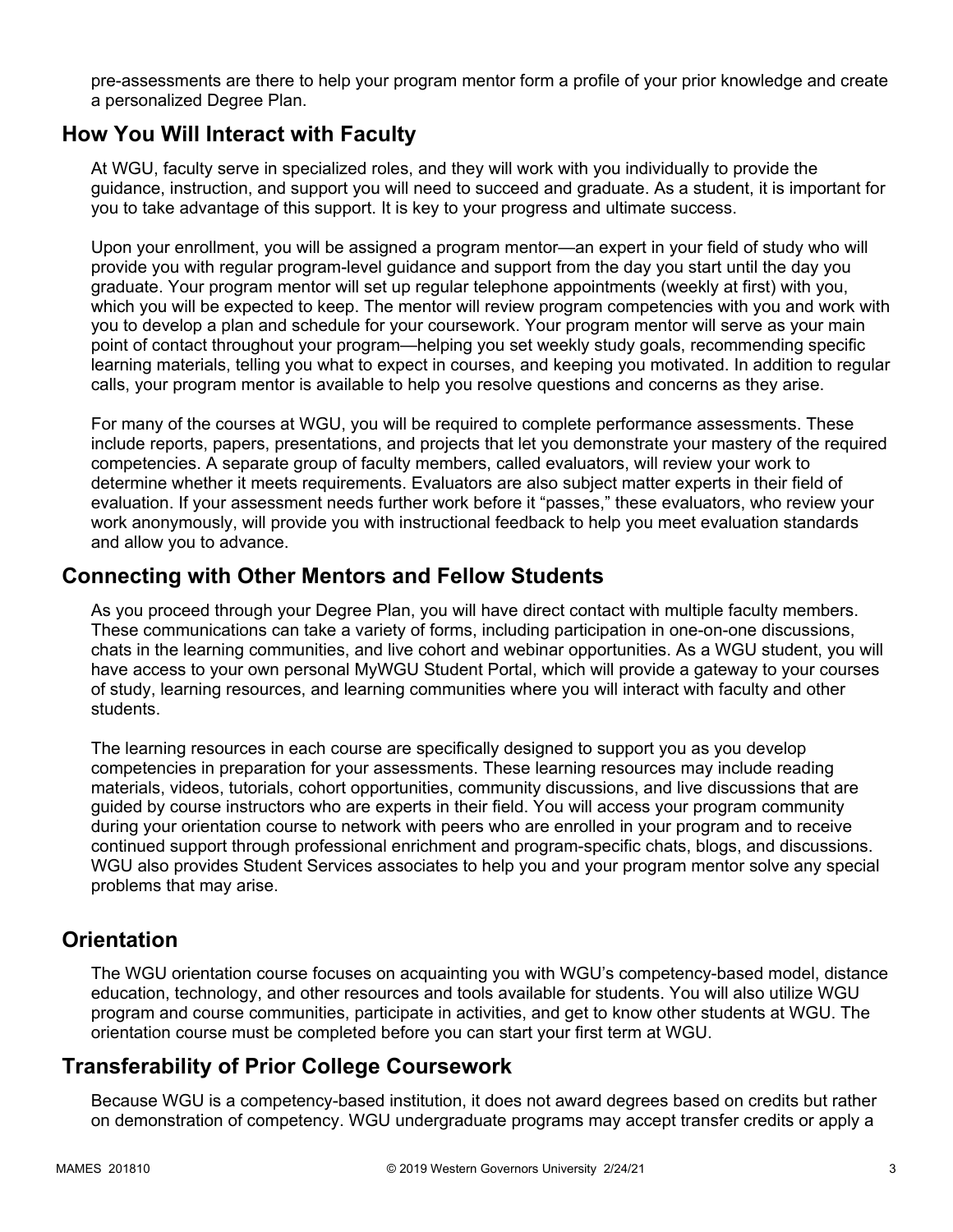'Requirement Satisfied' (RS) in some cases. Refer to your specific program transfer guidelines to determine what can be satisfied by previously earned college credits. In most cases, WGU does not accept college transfer credits at the graduate (master's) level. Students entering graduate programs must have their undergraduate degree transcripts verified before being admitted to WGU. In addition to a program's standard course path, there may be additional state-specific requirements.

#### [Click here for the Student Handbook](http://cm.wgu.edu/)

WGU does not waive any requirements based on a student's professional experience and does not perform a "résumé review" or "portfolio review" that will automatically waive any degree requirements. Degree requirements and transferability rules are subject to change in order to keep the degree content relevant and current.

Remember, WGU's competency-based approach lets you take advantage of your knowledge and skills, regardless of how you obtained them. Even when you do not directly receive credit, the knowledge you possess may help you accelerate the time it takes to complete your degree program.

### **Continuous Enrollment, On Time Progress, and Satisfactory Academic Progress**

WGU is a "continuous enrollment" institution, which means you will be automatically enrolled in each of your new terms while you are at WGU. Each term is six months long. Longer terms and continuous enrollment allow you to focus on your studies without the hassle of unnatural breaks between terms that you would experience at a more traditional university. At the end of every six-month term, you and your program mentor will review the progress you have made and revise your Degree Plan for your next sixmonth term.

WGU requires that students make measurable progress toward the completion of their degree programs every term. We call this "On-Time Progress," denoting that you are on track and making progress toward on-time graduation. As full-time students, graduate students must enroll in at least 8 competency units each term, and undergraduate students must enroll in at least 12 competency units each term. Completing at least these minimum enrollments is essential to On-Time Progress and serves as a baseline from which you may accelerate your program. We measure your progress based on the courses you are able to pass, not on your accumulation of credit hours or course grades. Every time you pass a course, you are demonstrating that you have mastered skills and knowledge in your degree program. For comparison to traditional grading systems, passing a course means you have demonstrated competency equivalent to a "B" grade or better.

WGU assigns competency units to each course in order to track your progress through the program. A competency unit is equivalent to one semester credit of learning. Some courses may be assigned 3 competency units while others may be as large as 12 competency units.

Satisfactory Academic Progress (SAP) is particularly important to students on financial aid because you must achieve SAP in order to maintain eligibility for financial aid. We will measure your SAP quantitatively by reviewing the number of competency units you have completed each term. In order to remain in good academic standing, you must complete at least 66.67% of the units you attempt over the length of your program—including any courses you add to your term to accelerate your progress. Additionally, during your first term at WGU you must pass at least 3 competency units in order to remain eligible for financial aid. We know that SAP is complex, so please contact a financial aid counselor should you have additional questions. \*Please note: The Endorsement Preparation Program in Educational Leadership is not eligible for federal financial aid.

### **Courses**

Your Degree Plan includes courses needed to complete your program. To obtain your degree, you will be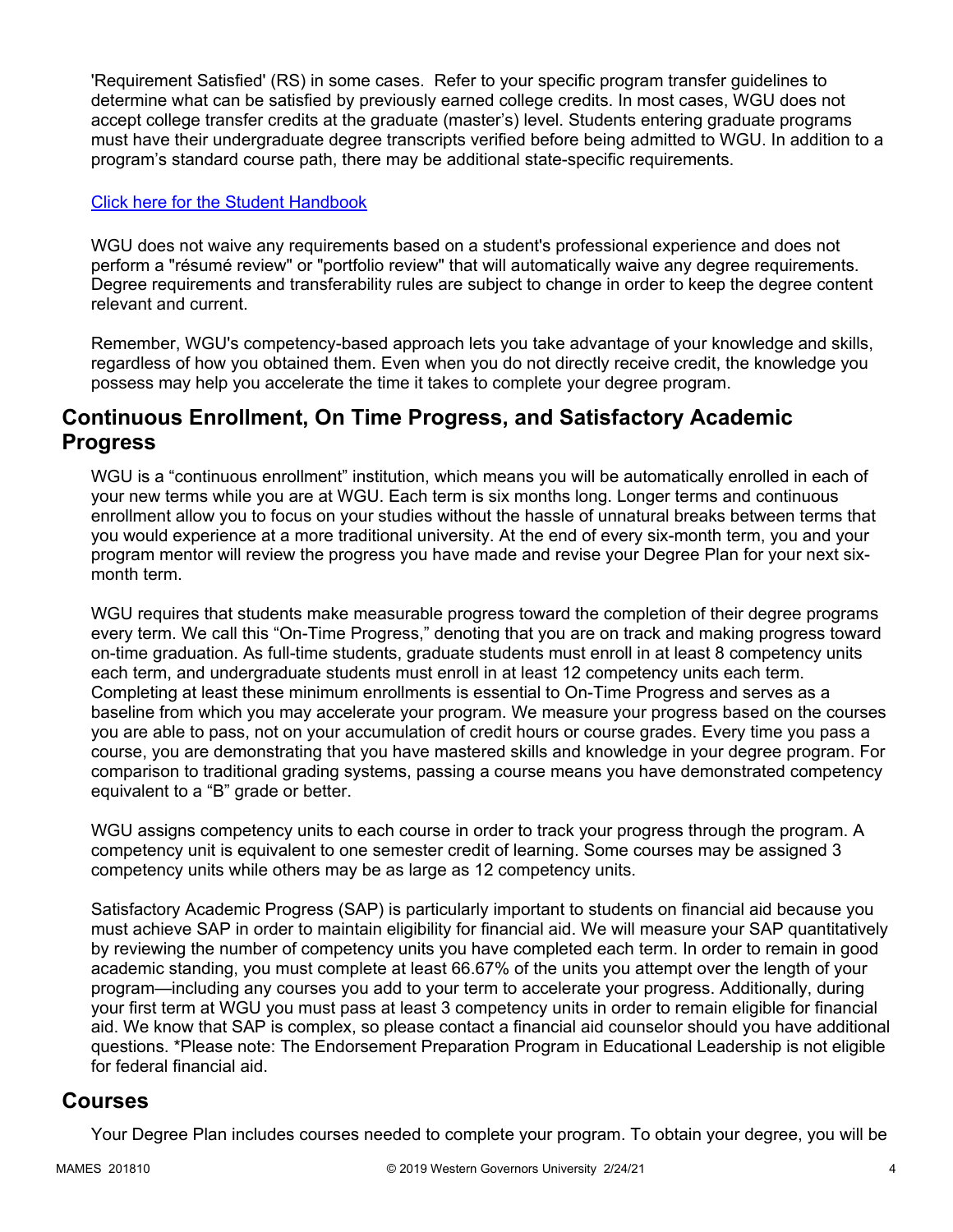required to demonstrate your skills and knowledge by completing the assessment(s) for each course. In general there are two types of assessments: performance assessments and objective assessments. Performance assessments contain, in most cases, multiple scored tasks such as projects, essays, and research papers. Objective assessments include multiple-choice items, multiple-selection items, matching, short answer, drag-and-drop, and point-and-click item types, as well as case study and videobased items. Certifications verified through third parties may also be included in your program. More detailed information about each assessment is provided in each course of study.

# **External Content & Basic Skills Exams**

Western Governors University requires that candidates pass the state-mandated content exam that aligns with their WGU program in addition to a basic skills exam (initial licensure programs only). Specific information regarding required content and basic skills exams required for each program and state can be found in the WGU Student Handbook. In many cases, it is the candidates' responsibility to register and pay for the required exams and submit their official passing score reports to WGU.

# **State Licensure Requirements**

This program does not lead to state licensure.

# **Learning Resources**

WGU works with many different educational partners, including enterprises, publishers, training companies, and higher educational institutions, to provide high-quality and effective learning resources that match the competencies you are developing. These vary in type, and may be combined to create the best learning experience for your course. A learning resource can be an e-textbook, online module, study guide, simulation, virtual lab, tutorial, or a combination of these. The cost of most learning resources are included in your tuition and Learning Resource Fee. They can be accessed or enrolled for through your courses. Some degree-specific resources are not covered by your tuition, and you will need to cover those costs separately. WGU also provides a robust library to help you obtain additional learning resources, as needed.

Mobile Compatibility:

The following article provides additional details about the current state of mobile compatibility for learning resources at WGU. It includes a list that can be referenced to determine the mobile friendliness of all core course materials used in a program.

[Student Handbook article: Can I use my mobile device for learning resources?](https://cm.wgu.edu/t5/Frequently-Asked-Questions/Can-I-use-my-mobile-device-for-learning-resources/ta-p/396)

# **Standard Path**

As previously mentioned, competency units (CUs) have been assigned to each course in order to measure your academic progress. If you are an undergraduate student, you will be expected to enroll in a minimum of 12 competency units each term. Graduate students are expected to enroll in a minimum of 8 competency units each term. A standard plan for a student for this program who entered WGU without any transfer units would look similar to the one on the following page. Your personal progress can be faster, but your pace will be determined by the extent of your transfer units, your time commitment, and your determination to proceed at a faster rate.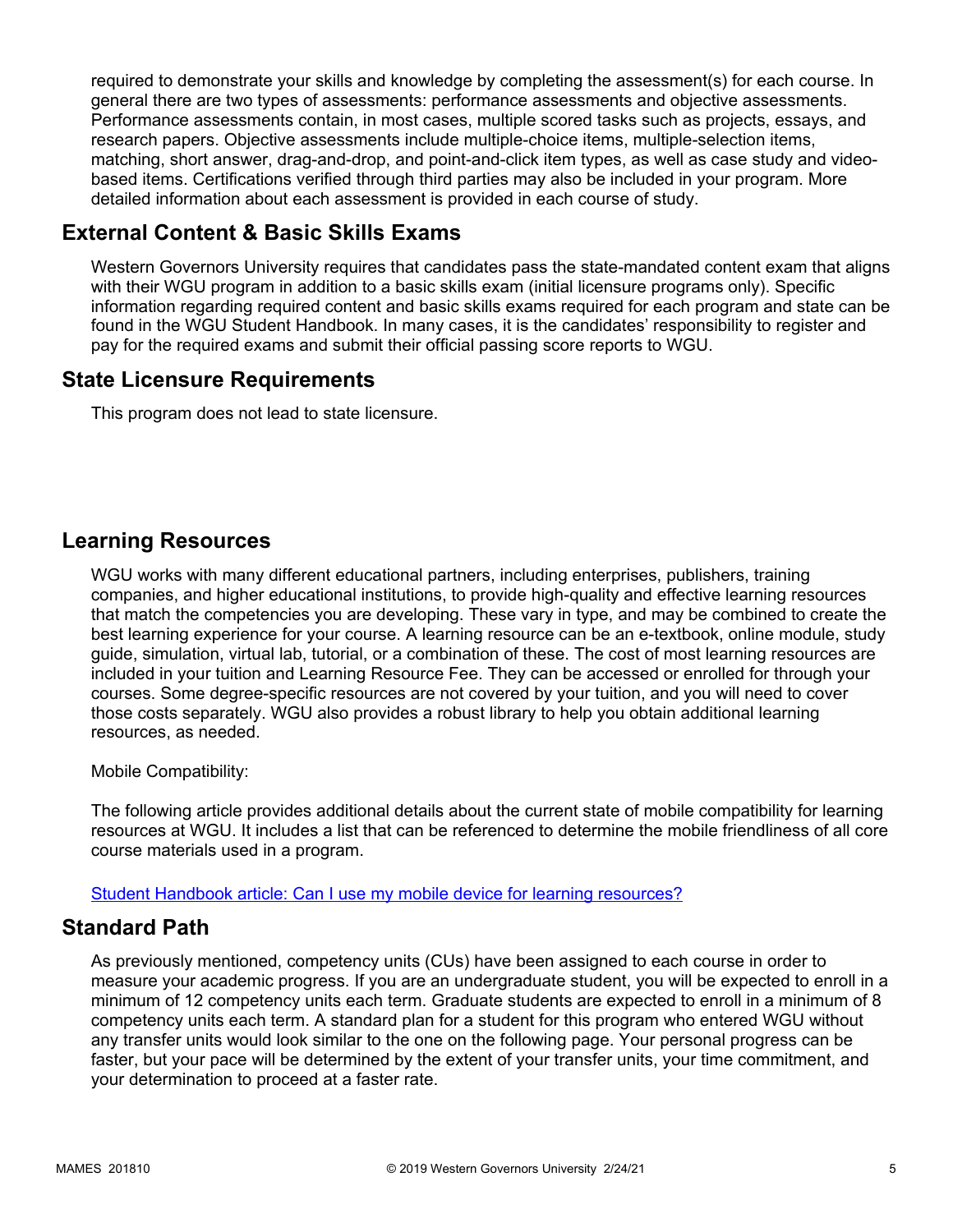# **Standard Path** *for* **Master of Arts in Mathematics Education (Secondary)**

| <b>Course Description</b>                                       | <b>CUs</b>     | <b>Term</b>    |
|-----------------------------------------------------------------|----------------|----------------|
| <b>Trigonometry and Precalculus</b>                             | $\mathbf{2}$   |                |
| <b>College Geometry</b>                                         | $\overline{2}$ | 1              |
| Calculus I                                                      | $\overline{2}$ |                |
| Mathematics Learning and Teaching                               | $\overline{2}$ | 1              |
| Calculus II                                                     | 2              | 2              |
| <b>Probability and Statistics I</b>                             | 2              | 2              |
| Probability and Statistics II                                   | $\overline{2}$ | $\mathfrak{D}$ |
| Algebra for Secondary Mathematics Teaching                      | $\overline{2}$ | $\overline{2}$ |
| Geometry for Secondary Mathematics Teaching                     | $\overline{2}$ | 3              |
| Statistics and Probability for Secondary Mathematics Teaching   | $\overline{2}$ | 3              |
| Mathematics History and Technology                              | $\overline{2}$ | 3              |
| <b>Mathematics: Content Knowledge</b>                           | $\overline{1}$ | 3              |
| <b>Mathematical Modeling and Applications</b>                   | $\overline{2}$ | 3              |
| Calculus III                                                    | 2              | 4              |
| Linear Algebra                                                  | 2              | 4              |
| Abstract Algebra                                                | 2              | 4              |
| <b>Advanced Calculus</b>                                        | 2              | 4              |
| MA, Mathematics Education (5-12) Teacher Performance Assessment | 6              | 5              |

# **Changes to Curriculum**

WGU publishes an Institutional Catalog, which describes the academic requirements of each degree program. Although students are required to complete the program version current at the time of their enrollment, WGU may modify requirements and course offerings within that version of the program to maintain the currency and relevance of WGU's competencies and programs. When program requirements are updated, students readmitting after withdrawal from the university will be expected to re-enter into the most current catalog version of the program.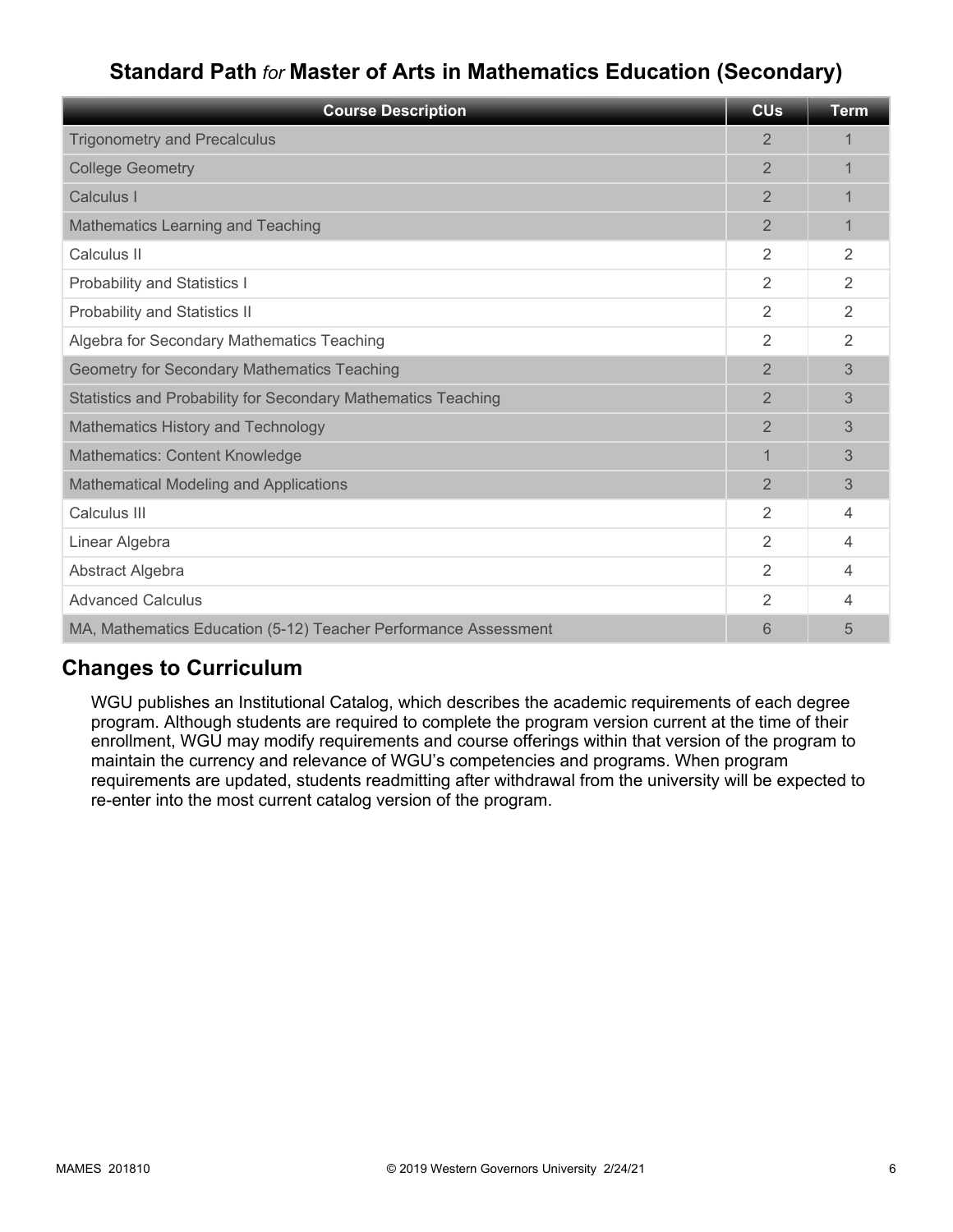# **Areas of Study** for **Master of Arts in Mathematics Education (Secondary)**

The following section includes the areas of study in the program, with their associated courses. Your specific learning resources and level of instructional support will vary based on the individual competencies you bring to the program and your confidence in developing the knowledge, skills, and abilities required in each area of the degree. The Degree Plan and learning resources are dynamic, so you need to review your Degree Plan and seek the advice of your mentor regarding the resources before you purchase them.

# **Mathematics Content**

#### **Trigonometry and Precalculus**

Trigonometry and Precalculus covers the knowledge and skills necessary to apply trigonometry, complex numbers, systems of equations, vectors and matrices, and sequences and series and to use appropriate technology to model and solve reallife problems. Topics include degrees; radians and arcs; reference angles and right triangle trigonometry; applying, graphing, and transforming trigonometric functions and their inverses; solving trigonometric equations; using and proving trigonometric identities; geometric, rectangular, and polar approaches to complex numbers; De Moivre's theorem; systems of linear equations and matrix-vector equations; systems of nonlinear equations; systems of inequalities; and arithmetic and geometric sequences and series. College Algebra is a prerequisite for this course.

*This course covers the following competencies:*

- *Begin your course by discussing your course planning tool report with your instructor and creating your personalized course plan together.*
- *The graduate applies trigonometric ratios and triangle formulas to model and solve real-life problems.*
- *The graduate uses a unit circle to define trigonometric functions and applies these functions to model and solve reallife problems.*
- *The graduate proves trigonometric identities and solves trigonometric equations.*
- *The graduate applies various representations of complex numbers to solve problems.*
- *The graduate uses systems of equations, systems of inequalities, and matrices to model and solve real-life problems.*
- *The graduate explores arithmetic and geometric sequences and uses them to model and solve real-life problems.*

#### **College Geometry**

College Geometry covers the knowledge and skills necessary to use dynamic technology to explore geometry, to use axiomatic reasoning to prove statements about geometry, and to apply geometric models to solve real-life problems. Topics include axiomatic systems, analytic proofs, coordinate geometry, plane and solid Euclidean geometry, non-Euclidean geometries, constructions, transformations, deductive reasoning, and dynamic technology. College Algebra as well as Trigonometry and Precalculus are prerequisites.

*This course covers the following competencies:*

- *Begin your course by discussing your course planning tool report with your instructor and creating your personalized course plan together.*
- *The graduate applies algebraic language in representing geometric concepts to solve two-dimensional problems.*
- *The graduate implements geometric construction methods to create objects.*
- *The graduate applies properties and theorems about circles and circle sectors to solve problems.*
- *The graduate applies geometric properties to solve problems.*
- *The graduate examines geometric relationships to analyze congruence, similarity, transformations, and symmetry.*
- *The graduate analyzes the axiomatic nature of Euclidean and non-Euclidean geometries to reflect on geometric reasoning and formal proof.*

#### **Calculus I**

Calculus I is the study of rates of change in the slope of a curve and covers the knowledge and skills necessary to apply differential calculus of one variable and to use appropriate technology to model and solve real-life problems. Topics include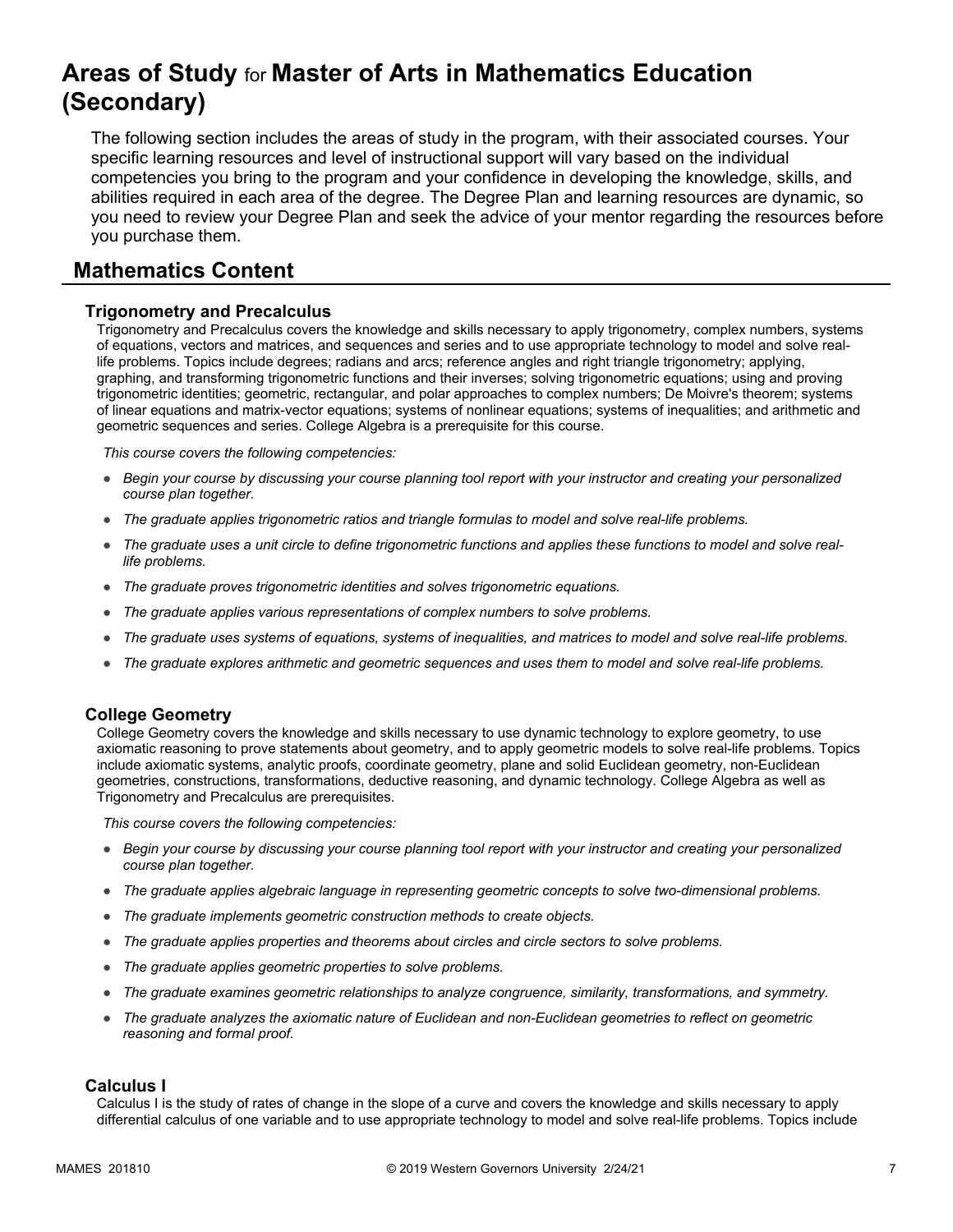functions, limits, continuity, differentiability, visual, analytical, and conceptual approaches to the definition of the derivative; the power, chain, sum, product, and quotient rules applied to polynomial, trigonometric, exponential, and logarithmic functions; implicit differentiation, position, velocity, and acceleration; optimization, related rates, curve sketching, and L'Hopital's rule. Precalculus is a prerequisite for this course.

*This course covers the following competencies:*

- *Begin your course by discussing your course planning tool report with your instructor and creating your personalized course plan together.*
- *The graduate demonstrates a conceptual understanding of limits and continuity and solves problems involving limits and continuity.*
- *The graduate demonstrates a conceptual understanding of the derivative and finds the derivative of functions.*
- *The graduate applies concepts and techniques of differentiation to solve application problems.*

#### **Calculus II**

Calculus II is the study of the accumulation of change in relation to the area under a curve. It covers the knowledge and skills necessary to apply integral calculus of one variable and to use appropriate technology to model and solve real-life problems. Topics include antiderivatives; indefinite integrals; the substitution rule; Riemann sums; the fundamental theorem of calculus; definite integrals; acceleration, velocity, position, and initial values; integration by parts; integration by trigonometric substitution; integration by partial fractions; numerical integration; improper integration; area between curves; volumes and surface areas of revolution; arc length; work; center of mass; separable differential equations; direction fields; growth and decay problems; and sequences. Calculus I is a prerequisite for this course.

*This course covers the following competencies:*

- *Begin your course by discussing your course planning tool report with your instructor and creating your personalized course plan together.*
- *The graduate demonstrates a conceptual understanding of integration techniques and correctly applies them.*
- *The graduate applies integration in various ways in order to solve problems, including differential equations.*
- *The graduate demonstrates a conceptual understanding of sequences.*

#### **Probability and Statistics I**

Probability and Statistics I covers the knowledge and skills necessary to apply basic probability, descriptive statistics, and statistical reasoning and to use appropriate technology to model and solve real-life problems. It provides an introduction to the science of collecting, processing, analyzing, and interpreting data, including representations, constructions, and interpretation of graphical displays (e.g., box plots, histograms, cumulative frequency plots, scatter plots). Topics include creating and interpreting numerical summaries and visual displays of data; regression lines and correlation; evaluating sampling methods and their effect on possible conclusions; designing observational studies, controlled experiments, and surveys; and determining probabilities using simulations, diagrams, and probability rules. College Algebra is a prerequisite to this course.

*This course covers the following competencies:*

- *Begin your course by discussing your course planning tool report with your instructor and creating your personalized course plan together.*
- *The graduate evaluates the relationship between two variables through the creation and interpretation of numerical summaries and visual displays.*
- *The graduate evaluates the sampling methods used in studies including the effect they have on conclusions that can be made.*
- *The graduate designs and conducts observational studies, controlled experiments, and surveys to explore population characteristics.*
- *The graduate determines the probability of events using simulations, diagrams, and probability rules.*

#### **Probability and Statistics II**

Probability and Statistics II covers the knowledge and skills necessary to apply random variables, sampling distributions, estimation, and hypothesis testing and to use appropriate technology to model and solve real-life problems. It provides tools for the science of analyzing and interpreting data and includes statistical variability and its sources and the role of randomness in statistical inference. Topics include discrete and continuous random variables, expected values, the central limit theorem, the identification of unusual samples, population parameters, point estimates, confidence intervals, influences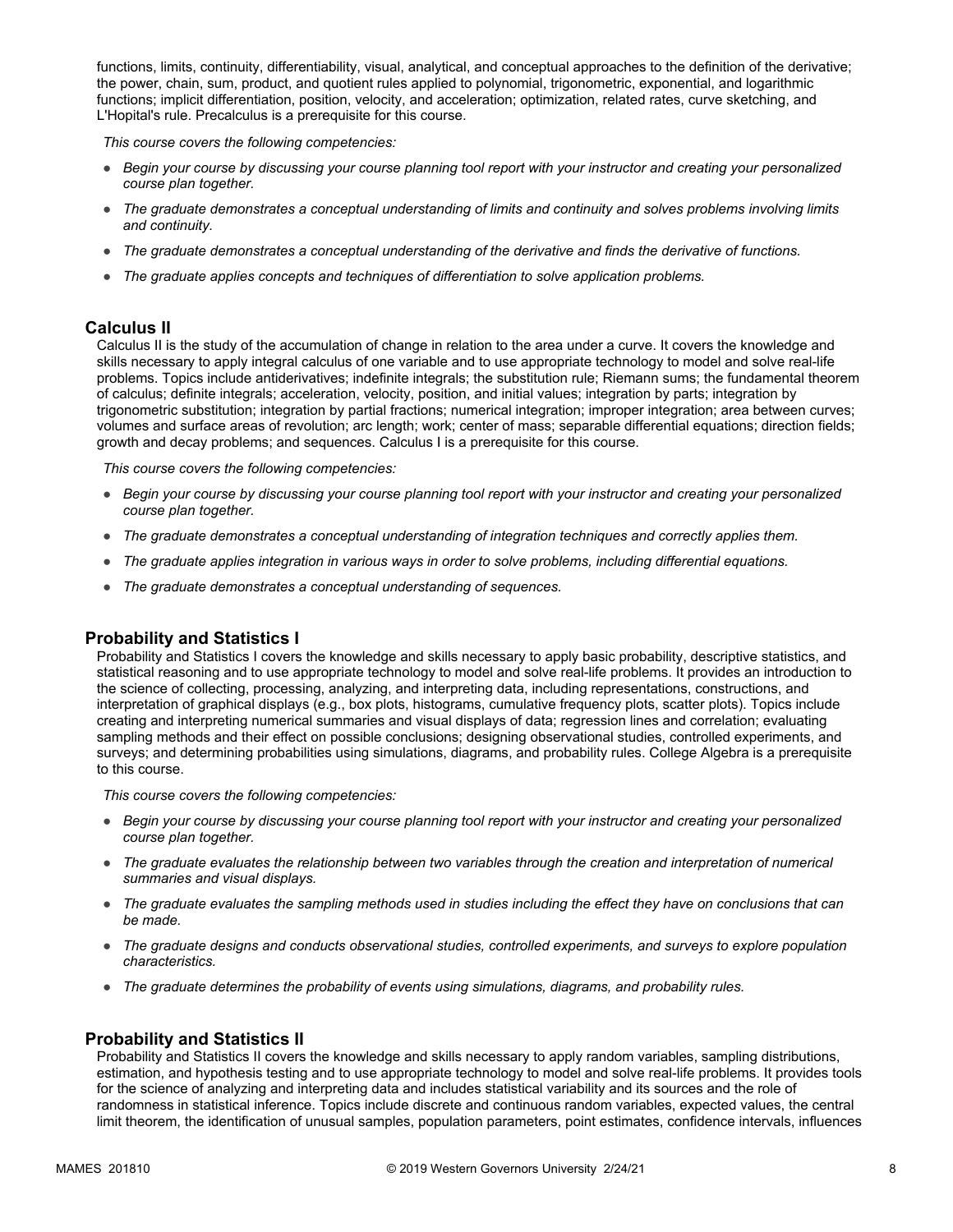on accuracy and precision, hypothesis testing and statistical tests (z mean, z proportion, one sample t, paired t, independent t, ANOVA, chi-squared, and significance of correlation). Calculus II and Probability and Stats I are prerequisites to this course.

*This course covers the following competencies:*

- *Begin your course by discussing your course planning tool report with your instructor and creating your personalized course plan together.*
- *The graduate analyzes probability distributions of discrete and continuous random variables to determine probabilities and solve expected value problems.*
- *The graduate uses sampling distributions and the Central Limit Theorem to identify unusual samples and solve problems.*
- *The graduate estimates population parameters using point estimates, confidence intervals, and an understanding of the factors that influence the accuracy and precision of estimates.*
- *The graduate applies the logic and process of hypothesis testing to evaluate claims about populations.*

#### **Mathematics: Content Knowledge**

Mathematics: Content Knowledge is designed to help candidates refine and integrate the mathematics content knowledge and skills necessary to become successful secondary mathematics teachers. A high level of mathematical reasoning skills and the ability to solve problems are necessary to complete this course. Prerequisites for this course are College Geometry, Probability and Statistics I, Pre-Calculus, Calculus I, and Calculus II. Linear Algebra, and Calculus III are recommended.

*This course covers the following competencies:*

- *Begin your course by discussing your course planning tool report with your instructor and creating your personalized course plan together.*
- *The graduate synthesizes mathematical concepts and practices essential in secondary school mathematics to generate a comprehensive understanding of the discipline.*
- *The graduate verifies that they possess the requisite mathematical knowledge and skills by passing the mathematics content knowledge test required to become a beginning teacher of secondary school mathematics.*

#### **Mathematical Modeling and Applications**

Mathematical Modeling and Applications applies mathematics, such as differential equations, discrete structures, and statistics to formulate models and solve real-world problems. This course emphasizes improving students' critical thinking to help them understand the process and application of mathematical modeling. Probability and Statistics II and Calculus II are prerequisites.

*This course covers the following competencies:*

- *Begin your course by discussing your course planning tool report with your instructor and creating your personalized course plan together.*
- *The graduate formulates mathematical models for real-world situations.*
- *The graduate critiques mathematical models for accuracy of approach relative to the problem.*
- *The graduate refines mathematical models to better correspond to information and to support assumptions that are more realistic.*
- *The graduate applies discrete dynamic systems to solve real-world problems.*
- *The graduate applies continuous dynamic systems to solve real-world problems.*

#### **Calculus III**

Calculus III is the study of calculus conducted in three-or-higher-dimensional space. It covers the knowledge and skills necessary to apply calculus of multiple variables while using the appropriate technology to model and solve real-life problems. Topics include: infinite series and convergence tests (integral, comparison, ratio, root, and alternating), power series,taylor polynomials, vectors, lines and planes in three dimensions, dot and cross products, multivariable functions, limits, and continuity, partial derivatives, directional derivatives, gradients, tangent planes, normal lines, and extreme values. Calculus II is a prerequisite for this course.

*This course covers the following competencies:*

● *Begin your course by discussing your course planning tool report with your instructor and creating your personalized*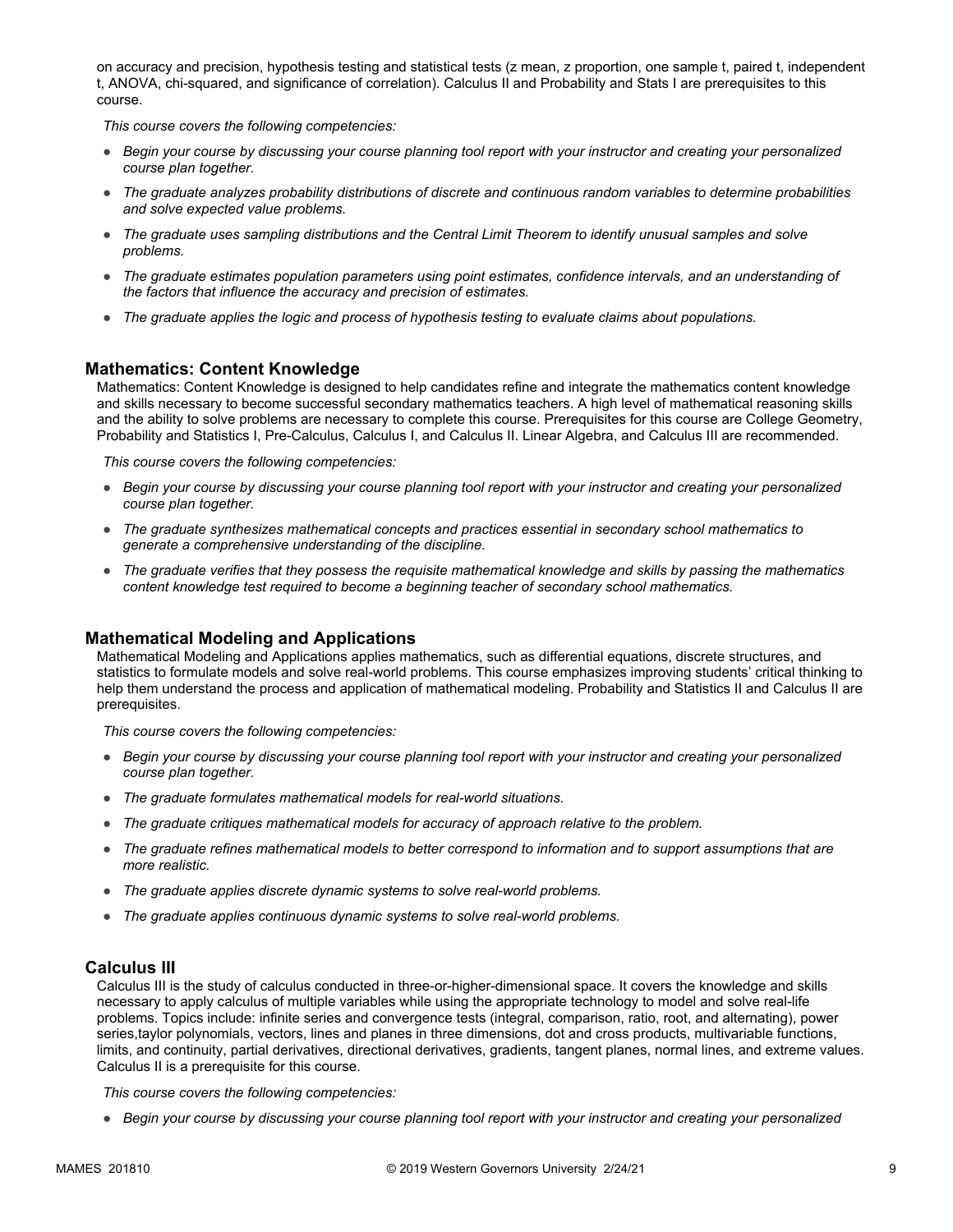*course plan together.*

- *The graduate demonstrates understanding of vectors and fluency with vector operations and applications.*
- *The graduate demonstrates understanding of functions of more than one variable and applies that knowledge to solve problems.*
- *The graduate demonstrates understanding of the properties of series and their applications and determines the convergence of series.*

#### **Linear Algebra**

Linear Algebra is the study of the algebra of curve-free functions extended into three-or-higher-dimensional space. It covers the knowledge and skills necessary to apply vectors, matrices, matrix theorems, and linear transformations and to use appropriate technology to model and solve real-life problems. It also covers properties of and proofs about vector spaces. Topics include linear equations and their matrix-vector representation Ax=b, row reduction, linear transformations and their matrix representations (shear, dilation, rotation, reflection), matrix operations, matrix inverses and invertible matrix characterizations, computing determinants, relating determinants to area and volume, and axiomatic and intuitive definitions of vector spaces and subspaces and how to prove theorems about them. College Geometry and Calculus II are prerequisites for this course.

*This course covers the following competencies:*

- *Begin your course by discussing your course planning tool report with your instructor and creating your personalized course plan together.*
- *The graduate demonstrates understanding of the properties and characteristics of vector spaces.*
- *The graduate demonstrates understanding of linear transformations and their applications.*
- *The graduate applies matrix theory and matrix algebra to model and solve problems.*
- *The graduate applies propositional logic to solve mathematical problems.*
- *The graduate applies predicate logic to solve mathematical problems.*

#### **Abstract Algebra**

Abstract Algebra is the axiomatic and rigorous study of the underlying structure of algebra and arithmetic. It covers the knowledge and skills necessary to understand, apply, and prove theorems about numbers, groups, rings, and fields. Topics include the well-ordering principle, equivalence classes, the division algorithm, Euclid's algorithm, prime factorization, greatest common divisor, least common multiple, congruence, the Chinese remainder theorem, modular arithmetic, rings, integral domains, fields, groups, roots of unity, and homomorphisms. Linear Algebra is a prerequisite for this course.

*This course covers the following competencies:*

- *Begin your course by discussing your course planning tool report with your instructor and creating your personalized course plan together.*
- *The graduate demonstrates an understanding of important number theory principles, their applications, and proofs.*
- *The graduate analyzes the characteristics of and proves theorems involving groups.*
- *The graduate demonstrates understanding of the characteristics of and proves theorems involving rings.*
- *The graduate demonstrates understanding of the characteristics of and proves theorems involving fields and subfields.*

#### **Advanced Calculus**

Advanced Calculus examines rigorous reconsideration and proofs involving calculus. Topics include real-number systems, sequences, limits, continuity, differentiation, and integration. This course emphasizes students' ability to apply critical thinking to concepts to analyze the connections between definitions and properties. Calculus III and Linear Algebra are prerequisites.

*This course covers the following competencies:*

- *Begin your course by discussing your course planning tool report with your instructor and creating your personalized course plan together.*
- *The graduate writes mathematical proofs with proper mathematical notation and terminology to demonstrate their understanding of accepted mathematical conventions.*
- *The graduate analyzes the real number system using precise definitions and theorems to develop an advanced*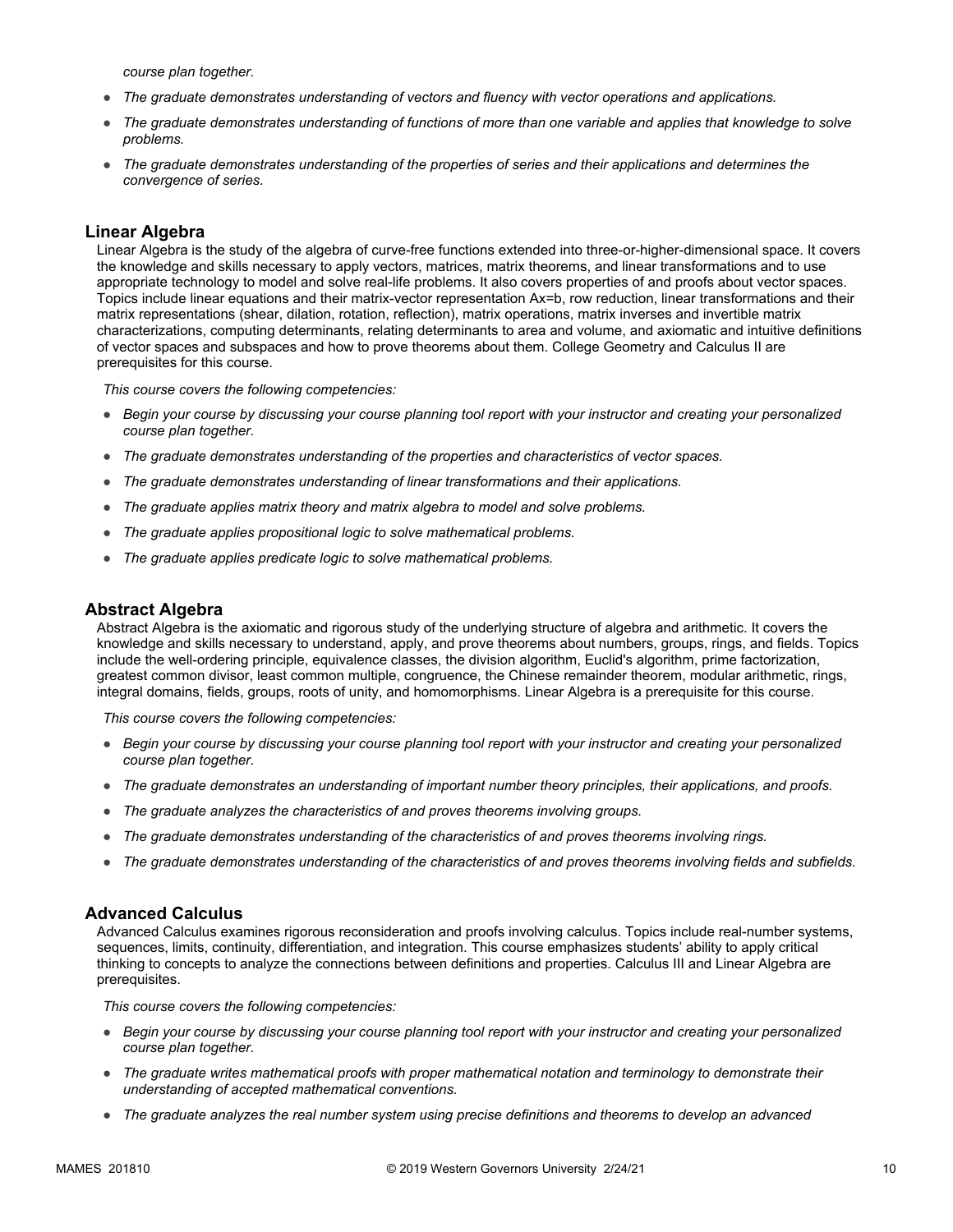*perspective.*

- *The graduate analyzes limits of sequences using precise definitions and theorems to develop an advanced perspective.*
- *The graduate analyzes functions of one real variable using precise definitions and theorems to develop an advanced perspective.*

# **Mathematics Education**

#### **Mathematics Learning and Teaching**

Mathematics Learning and Teaching will help students develop the knowledge and skills necessary to become a prospective and practicing educator. This course will help students use a variety of instructional strategies to effectively facilitate the learning of mathematics. It focuses on selecting appropriate resources, using multiple strategies, and instructional planning, with methods based on research and problem solving. A deep understanding of the knowledge, skills, and disposition of mathematics pedagogy is necessary to become an effective secondary mathematics educator. There are no prerequisites for this course.

*This course covers the following competencies:*

- *Begin your course by discussing your course planning tool report with your instructor and creating your personalized course plan together.*
- *The graduate integrates principles and models of teaching for understanding into learning activities.*
- *The graduate integrates problem solving into learning activities to build conceptual understanding.*
- *The graduate evaluates teaching tools and strategies for the purpose of planning learning activities.*
- *The graduate evaluates learning activities for alignment with the National Council of Teachers of Mathematics (NCTM) standards.*
- *The graduate incorporates standards and best practices for the teaching and learning of mathematics for all students into instructional practice.*
- *The graduate uses multiple assessment strategies to evaluate student understanding and guide instruction.*
- *The graduate accommodates the needs and abilities of diverse students in the planning of learning activities.*

#### **Algebra for Secondary Mathematics Teaching**

Algebra for Secondary Mathematics Teaching explores important conceptual underpinnings, common misconceptions and students' ways of thinking, appropriate use of technology, and instructional practices to support and assess the learning of algebra. Secondary teachers should have an understanding of the following: algebra as an extension of number, operation, and quantity; various ideas of equivalence as it pertains to algebraic structures; patterns of change as covariation between quantities; connections between representations (tables, graphs, equations, geometric models, context); and the historical development of content and perspectives from diverse cultures. In particular, the course focuses on deeper understanding of rational numbers, ratios and proportions, meaning and use of variables, functions (e.g., exponential, logarithmic, polynomials, rational, quadratic), and inverses. Calculus I is a prerequisite for this course.

*This course covers the following competencies:*

- *Begin your course by discussing your course planning tool report with your instructor and creating your personalized course plan together.*
- *The graduate analyzes historical development, perspectives from diverse cultures, and content knowledge to deepen a student's algebraic understanding.*
- *The graduate integrates instructional practices to support and assess students' understanding of algebra.*
- *The graduate integrates technology to support and assess students' learning of algebra.*
- *The graduate analyzes conceptual algebra underpinnings, common misconceptions, and students' ways of thinking to create opportunities to learn.*

#### **Geometry for Secondary Mathematics Teaching**

Geometry for Secondary Mathematics Teaching explores important conceptual underpinnings, common student misconceptions and ways of thinking, appropriate use of technology, and instructional practices to support and assess the learning of geometry. Students in this course will develop a deep understanding of constructions and transformations, congruence and similarity, analytic geometry, solid geometry, conics, trigonometry, and the historical development of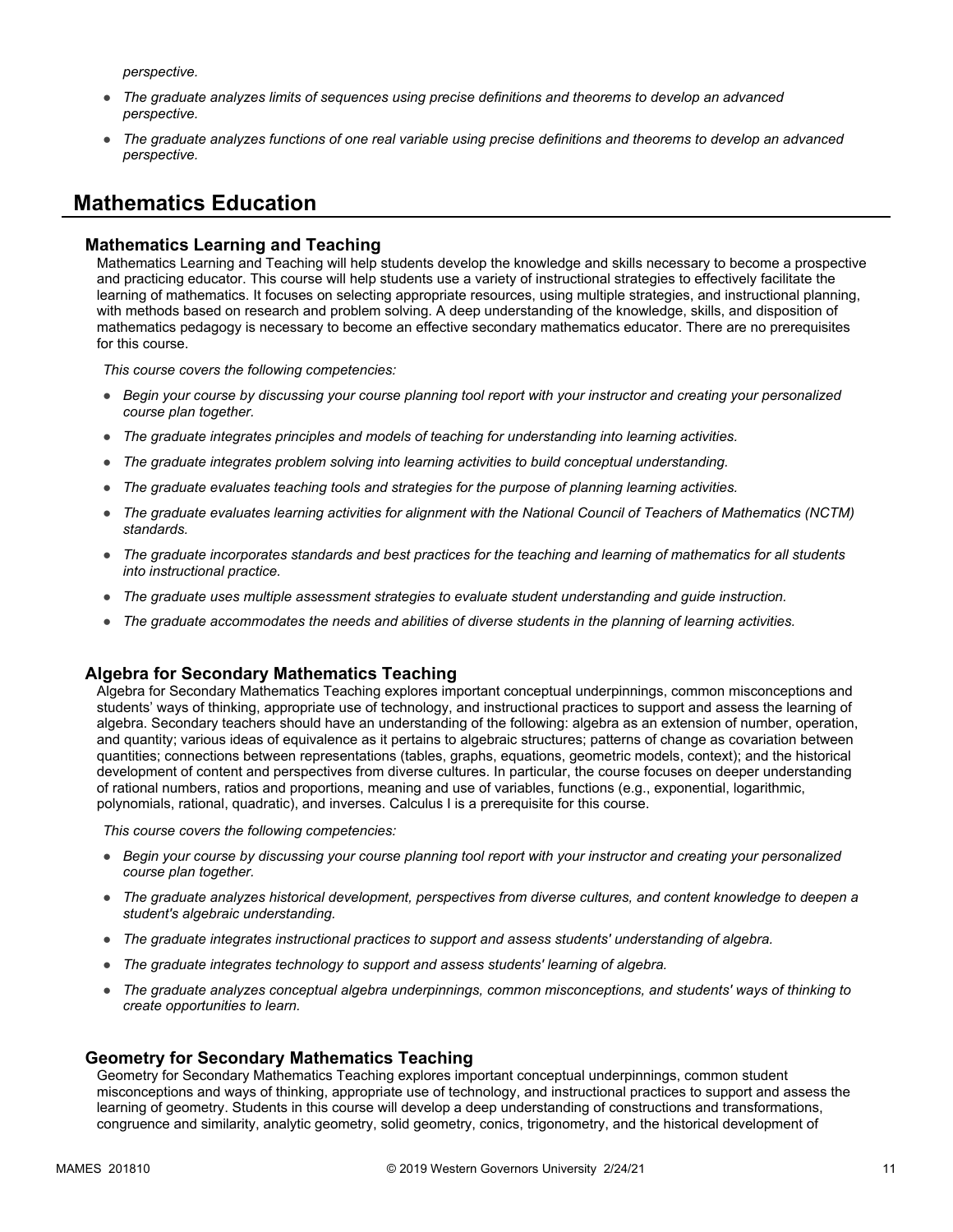content. Calculus I is a prerequisite for this course.

*This course covers the following competencies:*

- *Begin your course by discussing your course planning tool report with your instructor and creating your personalized course plan together.*
- *The graduate analyzes historical development, perspectives from diverse cultures, and content knowledge to deepen a student's geometry understanding.*
- *The graduate integrates instructional practices to support and assess students' understanding of geometry.*
- *The graduate integrates technology to support and assess students' learning of geometry.*
- *The graduate analyzes conceptual geometry underpinnings, common misconceptions, and students' ways of thinking to create opportunities to learn.*

#### **Statistics and Probability for Secondary Mathematics Teaching**

Statistics and Probability for Secondary Mathematics Teaching explores important conceptual underpinnings, common misconceptions and students' ways of thinking, appropriate use of technology, and instructional practices to support and assess the learning of statistics and probability. Secondary teachers should have a deep understanding of summarizing and representing data, study design and sampling, probability, testing claims and drawing conclusions, and the historical development of content and perspectives from diverse cultures. Calculus I is a prerequisite for this course.

*This course covers the following competencies:*

- *Begin your course by discussing your course planning tool report with your instructor and creating your personalized course plan together.*
- *The graduate analyzes historical development, perspectives from diverse cultures, and content knowledge to deepen a student's statistics and probability understanding.*
- *The graduate integrates instructional practices to support and assess students' understanding of statistics and probability.*
- *The graduate integrates technology to support and assess students' learning of statistics and probability.*
- *The graduate analyzes conceptual statistics and probability underpinnings, common misconceptions, and students' ways of thinking to create opportunities to learn.*

#### **Mathematics History and Technology**

In Math History and Teaching, students will learn about a variety of technological tools for doing mathematics and develop a broad understanding of the historical development of mathematics. Mathematics is a very human subject that comes from the macro-level sweep of cultural and societal change as well as the micro-level actions of individuals with personal, professional, and philosophical motivations. This course will focus on the historical development of mathematics, including contributions of significant figures and diverse cultures. Students will learn to evaluate and apply technological tools and historical information to create an enriching student-centered mathematical learning environment.

*This course covers the following competencies:*

- *Begin your course by discussing your course planning tool report with your instructor and creating your personalized course plan together.*
- *The graduate analyzes major historical developments and cultural contributions in number systems, algebra, geometry, calculus, discrete mathematics, statistics and probability, and measurement.*
- *The graduate analyzes the historical development of methods in mathematics.*
- *The graduate analyzes the humanistic, social, and political influences on mathematical discoveries and the applications and effect of those discoveries.*
- *The graduate evaluates technological tools for appropriate use in a variety of situations.*
- *The graduate utilizes appropriate industry-standard technological tools to solve problems.*
- *The graduate integrates student-centered technology in the planning of learning activities to build understanding of mathematical concepts and promote creativity.*
- *The graduate integrates mathematics history into the planning of learning activities to improve student learning.*

### **Teacher Work Sample**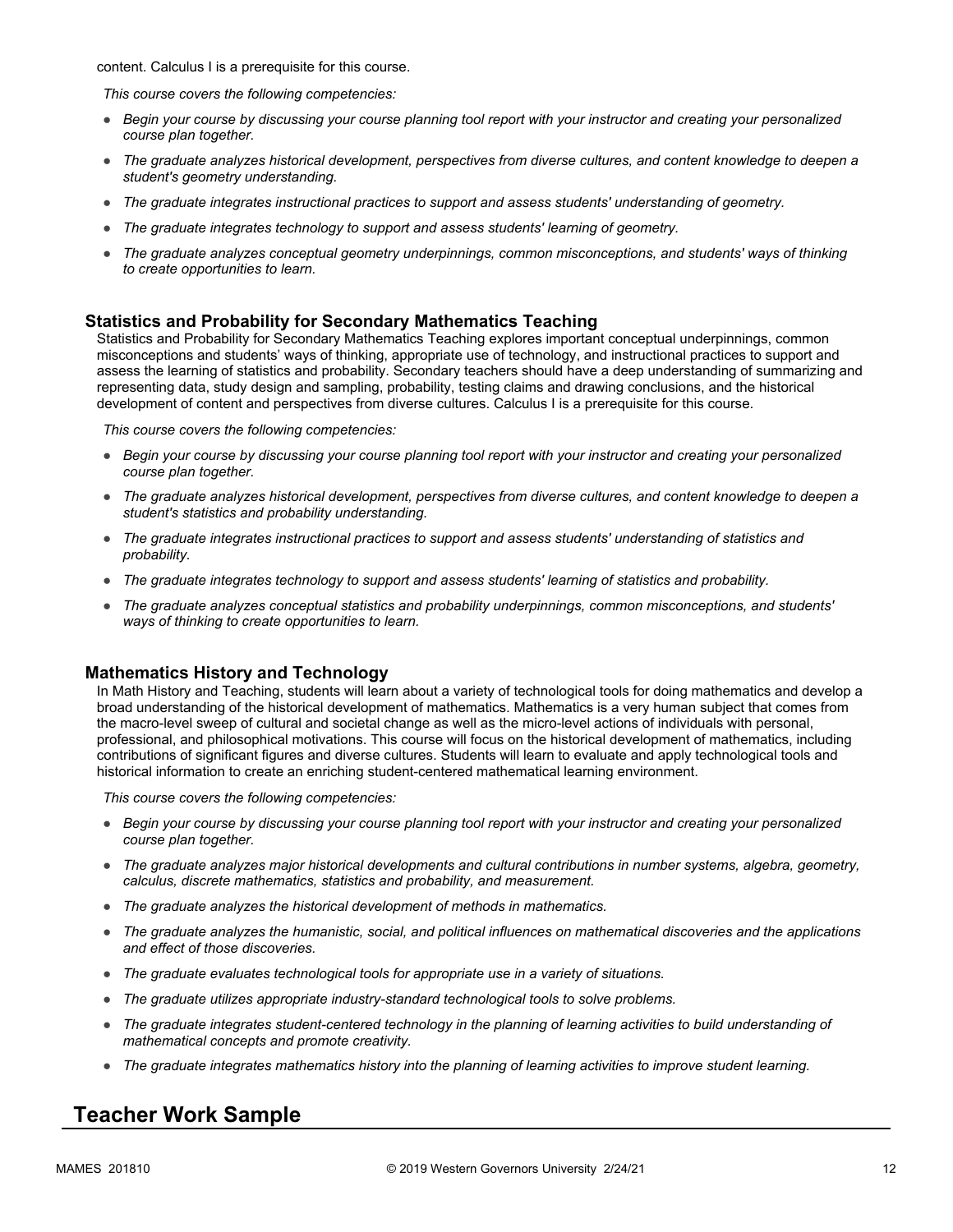#### **MA, Mathematics Education (5-12) Teacher Performance Assessment**

MA, Mathematics Education (5-12) Teacher Performance Assessment contains a comprehensive, original, research based curriculum unit designed to meet an identified educational need. It provides direct evidence of the candidate's ability to design and implement a multi-week, standards-based unit of instruction, assess student learning, and then reflect on the learning process. The WGU Teacher Performance Assessment requires students to plan and teach a multi-week standardsbased instructional unit consisting of seven components: 1) Contextual factors, 2) learning goals, 3) assessment, 4) design for instruction, 5) instructional decision making, 6) analysis of student learning, and 7) self-evaluation and reflection.

*This course covers the following competencies:*

- *The graduate evaluates the teaching context to accommodate student differences to plan for instruction and assessment.*
- *The graduate recommends improvements for instruction and professional practice through personal reflection.*
- *The graduate plans learning environments that support individual learning, collaboration, and positive social interaction.*
- *The graduate demonstrates ethical responsibilities and appropriate teaching dispositions, including those outlined in the Western Governors University Teachers College Code of Ethics.*
- *The graduate plans comprehensive learning segments of instruction and assessment that align with standards and the needs of students.*
- *The graduate applies instructional strategies that promote learning, engage students, and provide differentiated instruction.*
- *The graduate recommends strategies that support the development of academic language for all students.*
- *The graduate integrates strategies to develop academic language that facilitates effective student participation and engagement in learning.*
- *The graduate utilizes assessment data to profile student learning, communicate information about student progress and achievement, and guide and modify instruction.*
- *The graduate integrates a variety of strategies and resources to differentiate instruction and meet the needs of diverse learners.*
- *The graduate evaluates teaching experiences including the planning and implementing of curriculum and instruction through ongoing reflection.*
- *The graduate develops appropriate plans for professional growth in subject matter knowledge and pedagogical skills, including habits and skills of continual inquiry and learning.*